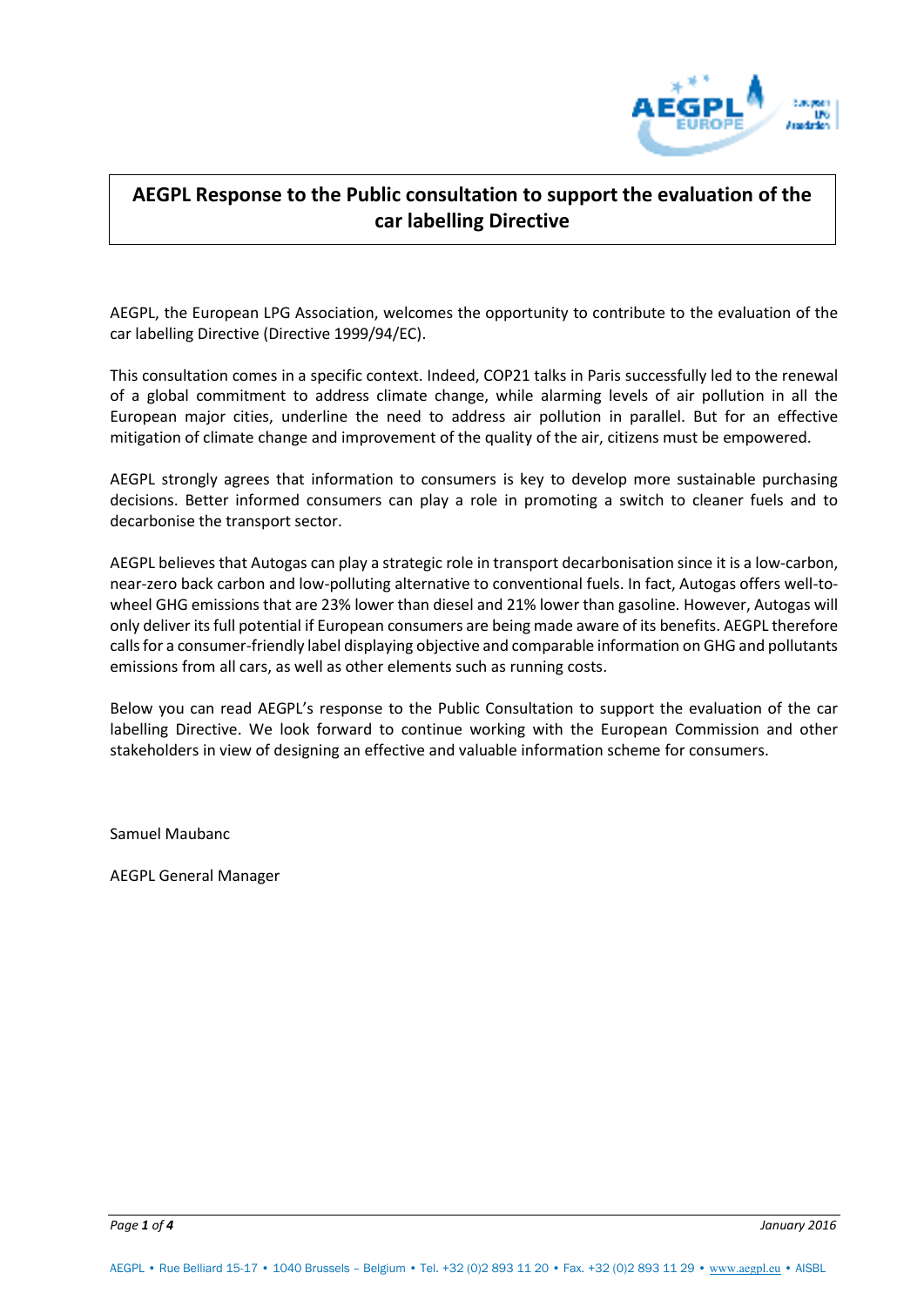

# Section C – Specific questions

**27. Some EU Member States have included additional elements in their national CO2/fuel consumption labelling systems. Are you aware of any of the following additional elements in CO2/fuel consumption labelling systems in EU Member States?**

|                                                                                            | Included | Not included | Don't know |
|--------------------------------------------------------------------------------------------|----------|--------------|------------|
| Running costs                                                                              | o.       | e            | Ð          |
| Taxes                                                                                      |          | Ø)           | e          |
| Air pollution                                                                              | Õ        | m            |            |
| Noise                                                                                      | Õ        | Ô            |            |
| Safety                                                                                     | ö.       | Õ            | Õ          |
| Eco-scores                                                                                 | O.       | Õ            | ö.         |
| Lifecycle CO2 emissions                                                                    | e        | m            |            |
| Labelling of second hand cars                                                              | e        | Ø.           |            |
| Labelling of light commercial vehicles                                                     | Ō        | Ō            |            |
| Provision of information through electronic<br>media (Internet, Television, Cinema, Radio) | e        | Ø)           |            |

Running costs are featured on labels in the UK and Germany. Annual road taxes are featured on labels in the UK, Denmark and Germany. EuroNCAP rating is featured on labels in Denmark.

**28. How effective do you consider any of these additional elements in terms of influencing consumers' car purchase decision?**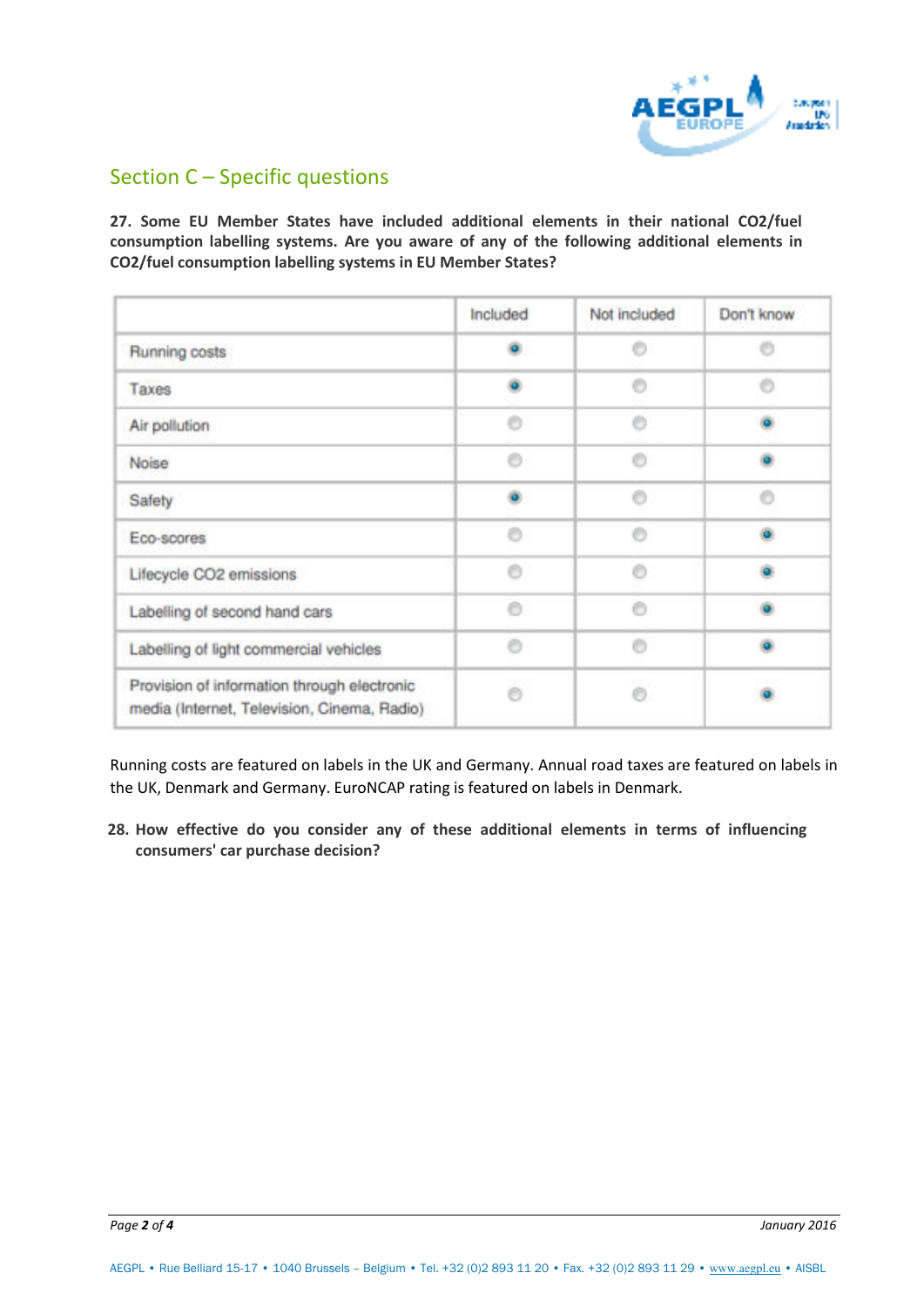

|                                                                                                           | $1$ (not<br>effective<br>at all) | $\overline{\mathbf{2}}$ | 3 <sup>°</sup> | 4 | 5 (Very<br>effective) | Don't<br>know |
|-----------------------------------------------------------------------------------------------------------|----------------------------------|-------------------------|----------------|---|-----------------------|---------------|
| Running costs                                                                                             | Ō                                | O                       | O              | ۰ | Ó                     | $\circ$       |
| Taxes                                                                                                     | O                                | O                       | O              | Ō | Ō                     | ۰             |
| Air pollution                                                                                             | Ō                                | O                       | O              | O | ۰                     | Õ             |
| Noise                                                                                                     | Ō                                | O                       | O              | ۰ | ø                     | O             |
| Safety                                                                                                    | $\circ$                          | Ō                       | Ö              | Ø | Ö                     | ۵             |
| Eco-scores                                                                                                | $\circ$                          | O                       | O              | Õ | ö                     | ö.            |
| Lifecycle CO2<br>emissions                                                                                | ō                                | Ō                       | Õ.             | Ō | ö.                    | Õ             |
| Labelling of<br>second hand<br>cars                                                                       | Ō                                | ø                       | Õ              |   | ö                     | $\circ$       |
| Labelling of light<br>commercial<br>vehicles                                                              | Ö                                | Õ.                      | Ó              |   | $\odot$               | Ó             |
| Provision of<br>information<br>through<br>electronic media<br>(Internet,<br>Television,<br>Cinema, Radio) | O                                | O                       | O              |   | e.                    | $\circ$       |

AEGPL believes that more can be done to effectively inform consumers about cars' environmental performance and running costs. The car label can be a very powerful tool to feature this information. In fact, if well designed, it can provide the relevant information in a fashion that can easily be understood by consumers and, consequently, promote more sustainable purchasing habits. This has the potential to encourage car manufacturers to invest in efficiency improvements as well as in the development of sustainable alternative technologies.

AEGPL calls for the expansion of the scope of the car label to include NOx and PM emissions as well as running costs (e.g. € per kilometer). Recently, alarming levels of air pollution in Europe have made consumers extremely sensitive to this issue, which according to the EEA is responsible for more than 400,000 premature deaths in Europe each year. Similarly, it is essential for consumers to be aware of the running costs of cars, a key driver to more sustainable purchasing decisions. An indication of the noise levels from motor vehicles could also be of interest to the consumers, given its important health impact.